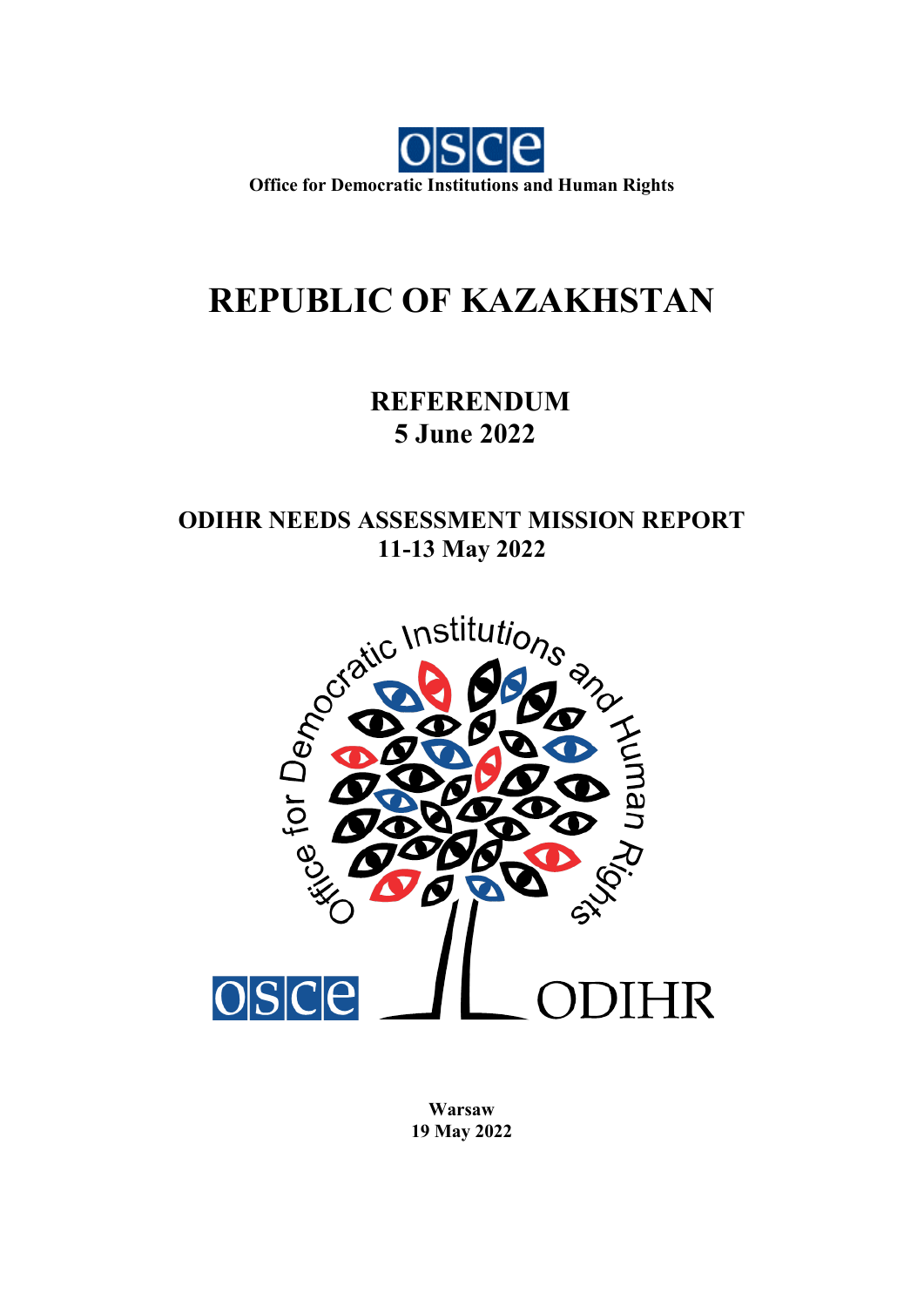#### **TABLE OF CONTENTS**

| П.           |  |  |
|--------------|--|--|
|              |  |  |
|              |  |  |
| $\mathbf{R}$ |  |  |
|              |  |  |
| D            |  |  |
|              |  |  |
| F            |  |  |
| $G_{\perp}$  |  |  |
|              |  |  |
|              |  |  |
|              |  |  |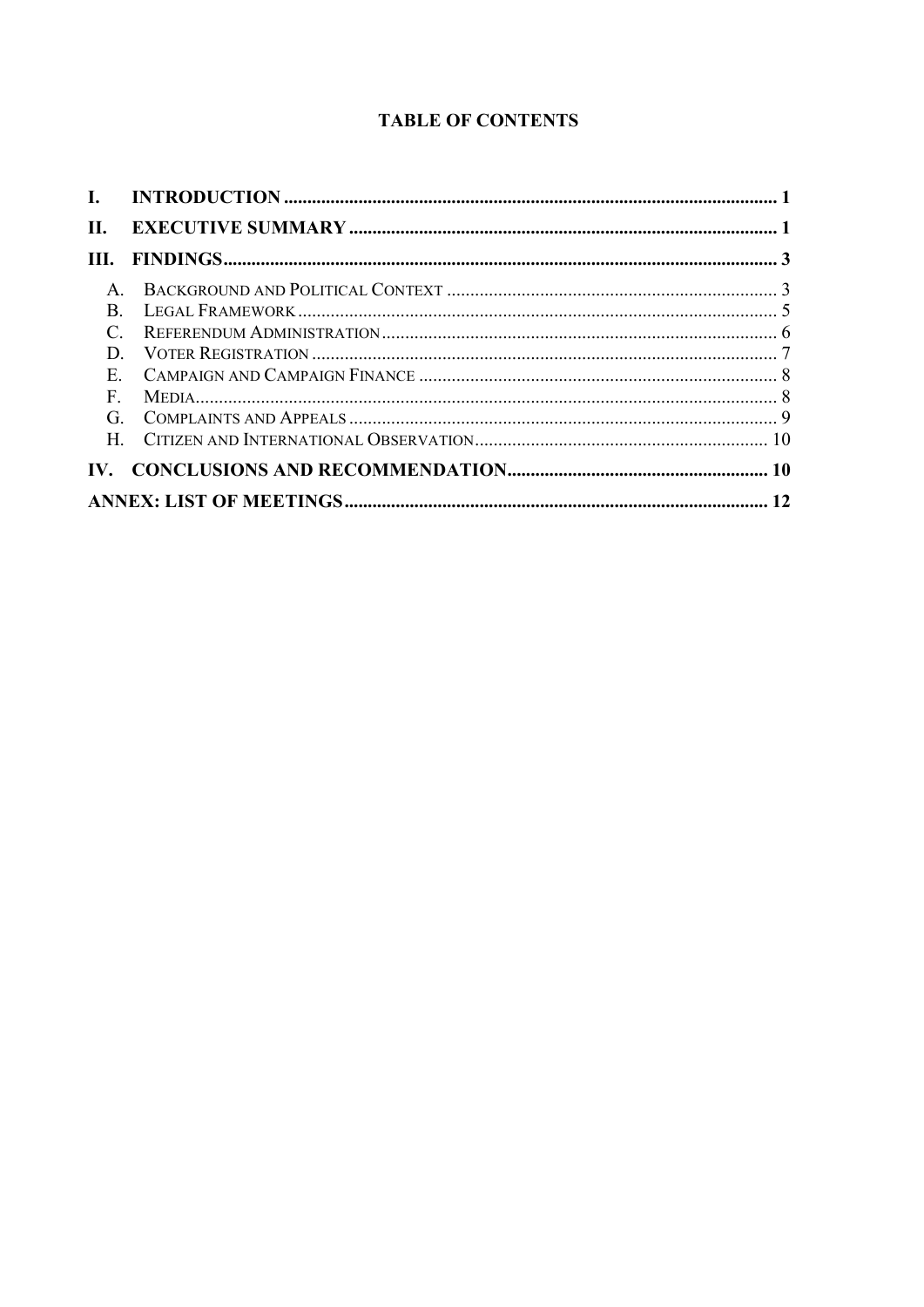#### **REPUBLIC OF KAZAKHSTAN REFERENDUM 5 June 2022**

#### **ODIHR Needs Assessment Mission Report**

#### <span id="page-2-0"></span>**I. INTRODUCTION**

Following an invitation from the Minister of Foreign Affairs of the Republic of Kazakhstan to observe the 5 June 2022 referendum, and in accordance with its mandate, the OSCE Office for Democratic Institutions and Human Rights (ODIHR) undertook a Needs Assessment Mission (NAM) from 11 to 13 May. The ODIHR NAM included Alexey Gromov, ODIHR Senior Election Adviser, and Dr. Martina Barker-Ciganikova, ODIHR Election Adviser.

The purpose of the mission was to assess the pre-referendum environment and preparations for the referendum. Based on this assessment, the NAM recommends whether to deploy an ODIHR observation activity for the upcoming referendum, and if so, what type of activity best meets the identified needs. Meetings were held with officials from state institutions, representatives of media, civil society, and the international community. A list of meetings is annexed to this report.

ODIHR would like to thank the Ministry of Foreign Affairs and its Permanent Delegation to the OSCE as well as the OSCE Programme Office in Nur-Sultan for their assistance and co-operation in organizing the visit. ODIHR would also like to thank all its interlocutors for taking the time to meet with the NAM and to share their views.

#### <span id="page-2-1"></span>**II. EXECUTIVE SUMMARY**

On 5 May, the President decreed the nationwide referendum on constitutional changes to take place on 5 June. Voters will be asked one "Yes" or "No" question on the approval of a package of constitutional amendments. The referendum package contains amendments to 33 Articles of the Constitution, and its declared aim is finalization of the transition from "a super-presidential form of government to a presidential republic with a strong parliament". The referendum follows the initiation of widespread reforms by the President in the aftermath of deadly nation-wide unrest with economic and political demands in January 2022 that led to significant changes to the political establishment.

The Constitution can be amended either by the parliament or through a nation-wide referendum. If amended by a referendum, more than a half of registered voters should vote and more than 50 per cent of the valid votes should be cast in favour of the question. While the vast majority of ODIHR NAM interlocutors supported the decision to hold the referendum, some questioned the possibility for citizens to make an informed choice within such a compressed timeframe, given the extent of the proposed amendments.

While the legal framework for elections has been regularly revised and a few ODIHR recommendations were addressed in the process, according to many ODIHR NAM interlocutors the legal framework regulating the conduct of referenda is outdated and contains limited rules on such issues as campaigning, campaign finance, media and citizen observation. In addition, most ODIHR electoral recommendations remain partially or fully unaddressed, including those related to fundamental freedoms of peaceful assembly, expression and association, independence of election administration, and publication of election results all relevant to the holding of a referendum.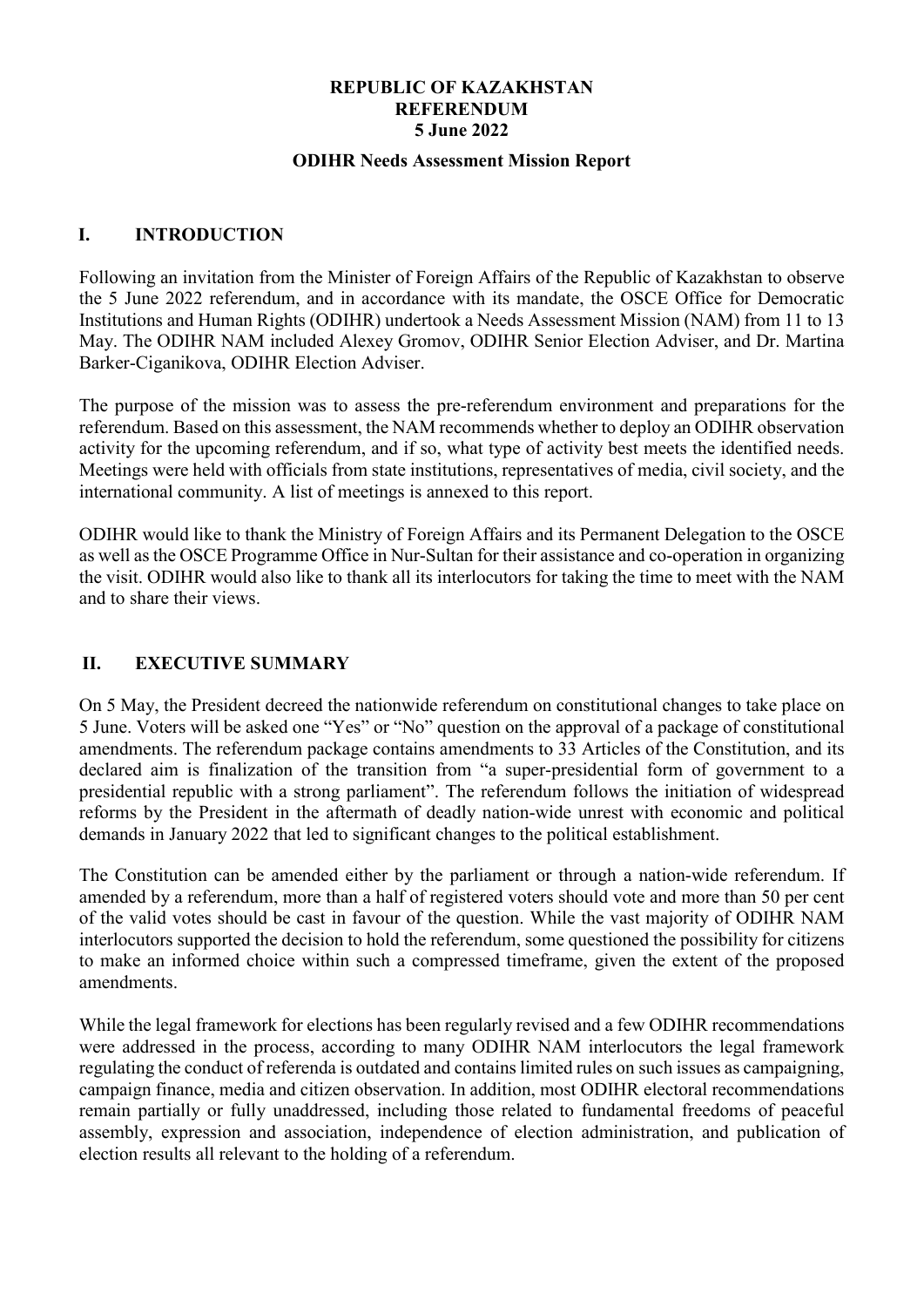The referendum is administered by the Central Referendum Commission (CRC), 234 Territorial Referendum Commissions, and some 10,000 Precinct Referendum Commissions. Preparations for the referendum are ongoing; the CRC has developed a training programme for the lower-level commissions and other stakeholders, defined COVID-19 related protective measures with regards to the voting process, and is preparing a public awareness campaign about the time of the referendum. The CRC is neither responsible for nor conducting a voter education programme on the content of the constitutional changes being put to a referendum. The ODIHR NAM was informed that Ministry of Justice is responsible for educating voters on the referendum question and the potential subsequent constitutional changes. In line with international good practice, States should educate voters in a balanced and impartial manner. While no ODIHR NAM interlocutors raised concerns about the administration of technical aspects of the referendum, many pointed to electoral malpractices in the past, including on election days.

Voter registration is passive, and local executive authorities compile voter lists based on the state population registry. There are some 11.7 million voters registered in the nationwide electronic voter register maintained by the CRC. Citizens declared incapacitated by a court based on intellectual or psychosocial disabilities and criminally convicted prisoners, irrespective of the gravity of their crime, are not eligible to vote, which is not in line with international standards.

The conduct of the referendum campaign is not adequately regulated in the legislation; among others, provisions on the use of administrative resources, access to and campaigning in the media, guarantees of equal opportunities for disseminating opposing opinions, as well as any campaign finance regulations are absent. The ODIHR NAM was informed that the campaign was expected to be driven mainly by members of the parliament and representatives of other state institutions. So far, no group has openly called for a "NO" in the referendum. Some ODIHR NAM interlocutors expressed mistrust towards state institutions to fulfil their duty in conducting a balanced campaign in a free and fair manner.

Freedom of expression, media freedom and the right of access to information are guaranteed in the Constitution. Nevertheless, previous ODIHR recommendations related to effective exercise of freedom of expression, including with regards to defamation and the blocking of websites remain unaddressed. Further, some ODIHR NAM interlocutors referred to undue legal provisions undermining freedom of expression, including online, and stifling an open discussion of referendum options. The Referendum Law does not provide clear rules for the conduct of media, in particular regarding the requirements to provide impartial coverage of the referendum campaign, guarantee equal conditions for disseminating different opinions, or provide free-of-charge access to media resources. Television, the main source of political information, is either state-owned or largely state-subsidized. The public debate is gradually shifting to the Internet which provides an increasing space for pluralism of news and opinions.

Voters and public associations may challenge the actions, inactions or decisions of the referendum administration and state institutions, and the law provides for short deadlines for initiating and handling referendum disputes in referendum commissions and courts. Some ODIHR NAM interlocutors expect more effective referendum dispute resolution due to recent administrative justice reforms. At the same time, several interlocutors noted that they did not anticipate many complaints citing an expected lack of alternative opinions being presented during the upcoming referendum.

The Referendum Law provides for observation by representatives of public associations and foreign observers. The law is not sufficiently detailed, and provisions on eligible public associations or accreditation procedures are absent; on 5 May, the CRC issued a draft resolution to address these issues. Several citizen observer groups noted the lack of legal clarity and certainty with respect to observation mechanisms; nevertheless, some intend to observe the referendum.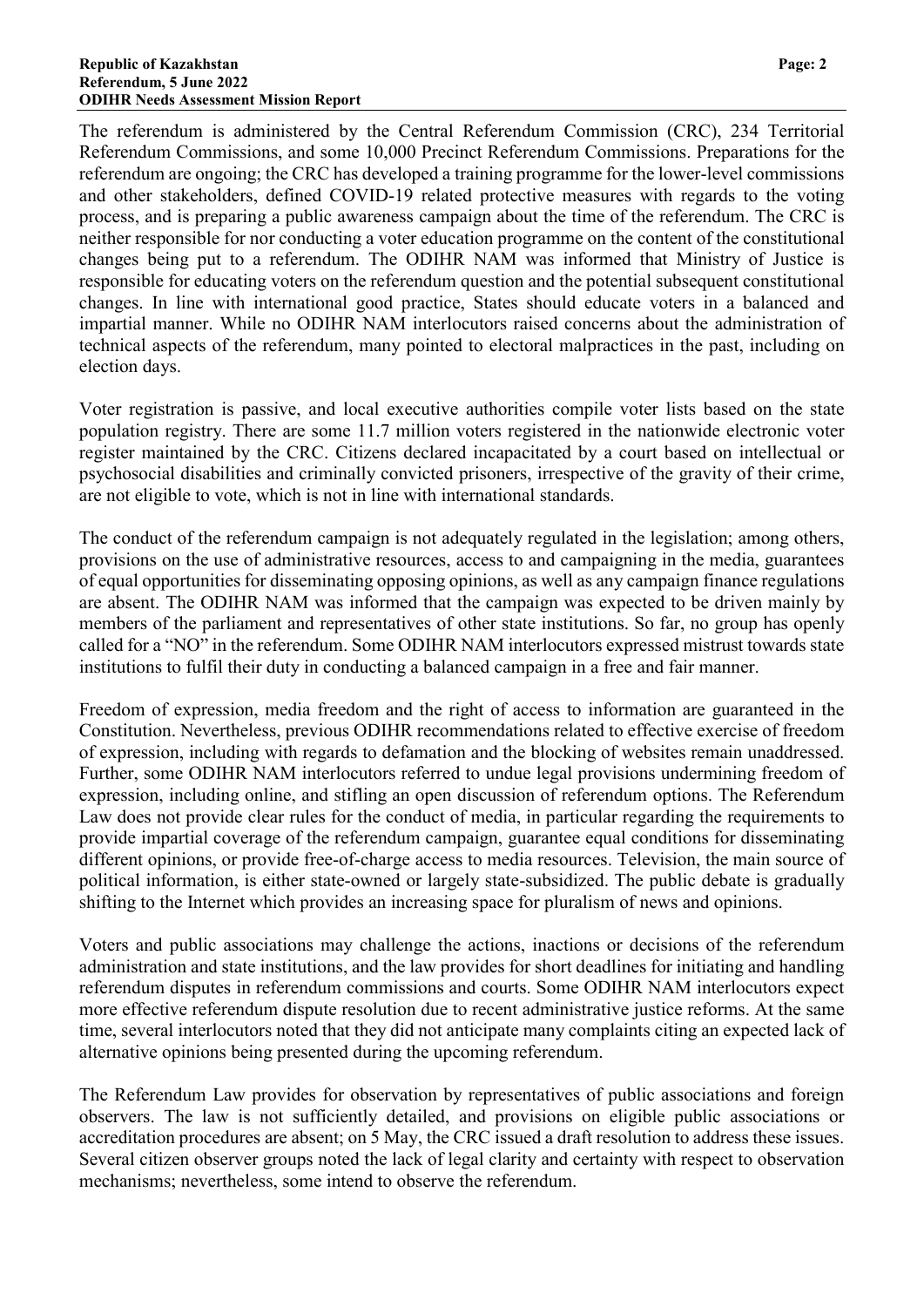All ODIHR NAM interlocutors underscored the need for an ODIHR observation activity for the referendum noting an added value of an independent assessment of election-related reforms and the potential benefit for the future review of referendum legislation. Representatives of state institutions reiterated their wish to strengthen co-operation with ODIHR in bringing electoral processes closer in line with international standards. A number of issues, such as the legal framework for referenda, equal opportunities for those in favour of the referendum and those opposed, voter education, the campaign and its coverage in the media, respect for fundamental freedoms and referendum day procedures, would benefit from specific attention.

Based on the findings of this report, the ODIHR NAM would have recommended the deployment of a Referendum Observation Mission (ROM) with both long-term and short-term observers, in addition to a core team of experts. However, due to the short timeframe between the announcement of the referendum and referendum day on 5 June the deployment of a ROM is not possible. ODIHR nevertheless sees merit in sending an observation activity for the 5 June referendum on the basis of ODIHR NAM findings, and thus recommends the deployment of a Referendum Assessment Mission.

#### <span id="page-4-0"></span>**III. FINDINGS**

#### <span id="page-4-1"></span>**A. BACKGROUND AND POLITICAL CONTEXT**

On 29 April, President Kassym-Jomart Tokayev, while addressing the Assembly of the Peoples of Kazakhstan, proposed holding a national referendum on amending the Constitution. The President announced that Kazakhstan was moving to "a new state model, a new format of interaction between the state and the society", dubbed as the Second Republic. Consequently, on 5 May, the President decreed the referendum to take place on 5 June.

In early January 2022, demonstrations initially caused by rising fuel prices in the west of the country, turned into nationwide unrest with economic and political demands. Following the protests, leading political positions, including the Prime Minister and half of his cabinet as well as the head of the National Security Council, were reshuffled. Hundreds were detained in relation to the protests and official investigations are still ongoing; a number of international bodies called for an independent investigation.<sup>[1](#page-4-2)</sup> The referendum will also take place following of the COVID-19 pandemic.

The Working Group on Constitutional Reform was established on 28 March and drafted amendments to 33 articles (one third) of the Constitution. The Constitutional Council subsequently confirmed that the draft was in compliance with the Constitution.[2](#page-4-3) On 4 May, all 98 deputies of the *Majilis* (lower chamber of the parliament) voted in favour of the draft amendments. The next day, the bill passed the Senate (the upper house of the parliament) and was submitted to the President for signature.

The package of amendments subject to the referendum was originally announced on 16 March during the President's state-of-the-nation address. Proposals relate *inter alia* to increasing the balance of powers of the executive, legislative and judiciary, banning the involvement of the president in political parties, establishing the Constitutional Court, formalizing the status of the human rights commissioner,

<span id="page-4-2"></span>

<sup>&</sup>lt;sup>1</sup> See among others the appeal of [the UN Commissioner for Human Rights.](https://www.ohchr.org/en/press-releases/2022/01/kazakhstan-unrest-bachelet-urges-peaceful-resolution-grievances?LangID=E&NewsID=28016) According to the official sources, over 230 people have died as a result of the January events; in the aftermath, over 5,000 criminal cases have been initiated, including 45 cases of terrorism, and some 585 people are held in custody.

<span id="page-4-3"></span><sup>&</sup>lt;sup>2</sup> See th[e conclusions of the Constitutional Council](https://adilet.zan.kz/rus/docs/T2200000001) from  $\frac{1}{4}$  May (link in Russian).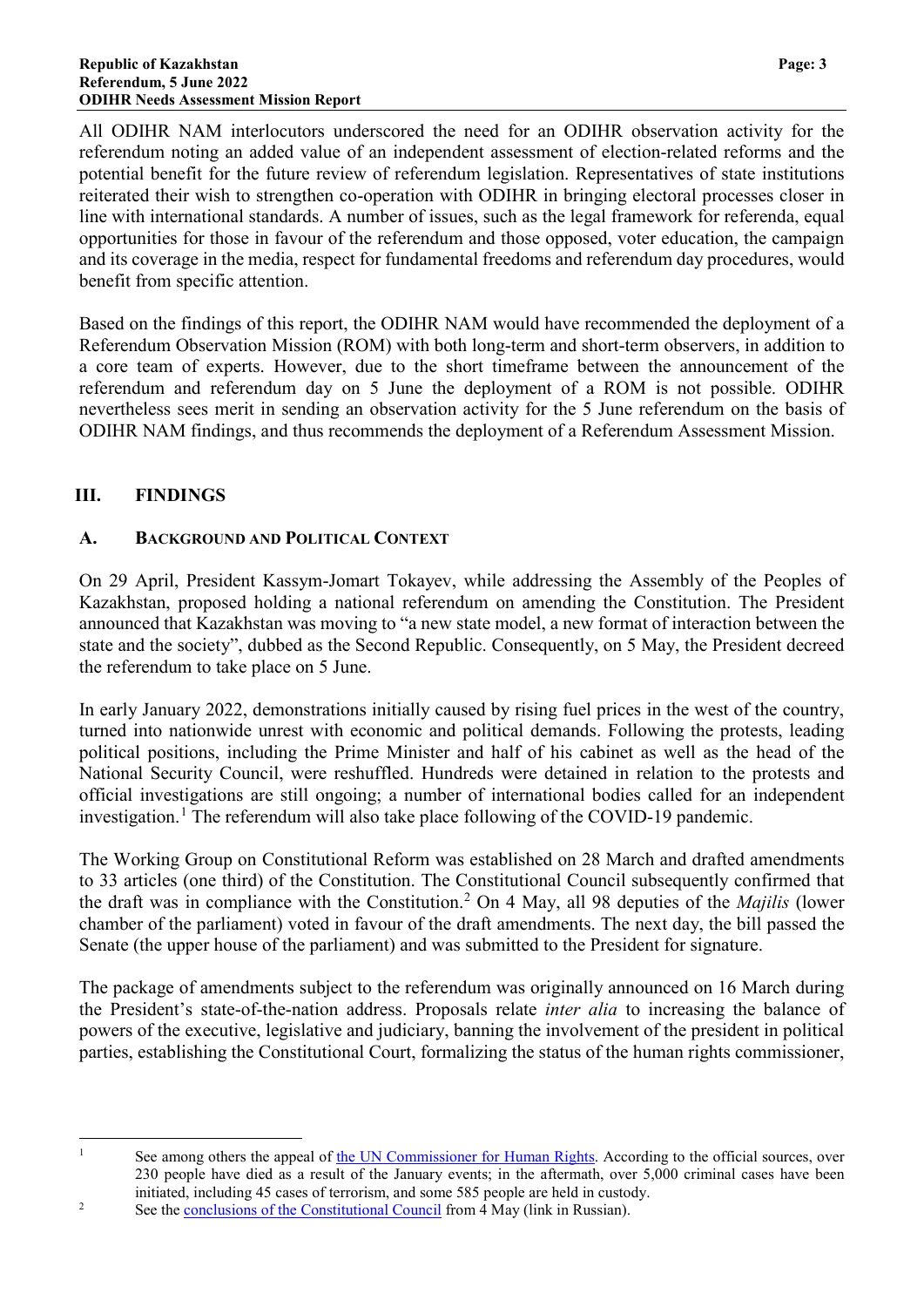introducing a ban on the death penalty, and changing the electoral system. [3](#page-5-0) The stated aim of the reforms is to finalize the transition from "a super-presidential form of government to a presidential republic with a strong parliament and accountable government".[4](#page-5-1)

While a vast majority of ODIHR NAM interlocutors supported the decision to hold the referendum, some questioned the possibility for citizens to make an informed choice within such a compressed timeframe, given the high number of proposed amendments to the Constitution.<sup>[5](#page-5-2)</sup> The ODIHR NAM interlocutors representing state institutions highlighted the consultative nature of the process to prepare the amendments, including the fact that citizens were able to comment on the proposed draft on a web platform. Nevertheless, other ODIHR NAM interlocutors stressed the initiative to substantially change the Constitution was rushed, their opinions had not been taken on board or responded to, no public hearings had been organized, and the draft proposals had been posted for too short a period of time before the announcement of the referendum.

President Tokayev has been holding the office since 2019 when he was elected with 70.9 per cent of the votes. The last parliamentary elections took place in January 2021, and three out of the six officially registered parties in the country entered the *Majilis*: the ruling *Nur Otan* party, then led by First President Nursultan Nazarbayev, received 76 seats, the Democratic Party *Ak Zhol* - 12 seats and the People's Party of Kazakhstan - 10 seats.

Previous ODIHR election reports noted that the political landscape was heavily dominated by the ruling party and the distinction between the party and the executive branch of government was often blurred.<sup>[6](#page-5-3)</sup> In January 2022, President Tokayev replaced Mr. Nazarbayev as chairman of the ruling party. On 1 March, *Nur-Otan* changed its name to *Amanat,* and on 26 April, in line with the announced reforms, President Tokayev renounced his chairmanship position and left the party.<sup>[7](#page-5-4)</sup>

Women remain under-represented in political and public life. Women currently hold 28 out of 107 seats in the *Majilis* (26 per cent), 1 out of 17 posts of *Akim* (governor of region) and 2 out of 22 posts of members of government. The UN Committee on the Elimination of Discrimination against Women has previously expressed concern about the low representation of women in decision-making positions as well about discriminatory gender stereotypes hindering the participation of women in political and public life.[8](#page-5-5)

<span id="page-5-0"></span><sup>&</sup>lt;sup>3</sup> The amendments propose a transition from a fully proportional to a mixed electoral system, with 70 per cent of the deputies of the *Majilis* (MPs) elected through closed party lists, and 30 per cent - through a majoritarian contest. In addition, in line with a previous ODIHR recommendation, all MPs shall be directly elected; the amendments also propose to reduce the number of senators appointed by the president from 15 to 10.

<span id="page-5-1"></span><sup>&</sup>lt;sup>4</sup> Since his election in June 2019, President Tokayev has announced a series of political and economic reforms. The current Constitution confers extensive powers on the executive. The president issues binding decrees, determines domestic and foreign policies, appoints ministers and all regional *Akims* (governors), and plays a key role in the appointment of judges and other high-ranking officials, including 15 out of 49 senators.

<span id="page-5-2"></span><sup>&</sup>lt;sup>5</sup> Section I.3.1.13 of the 2006 Venice Commission's 200[6 Code of Good Practice on Referendums,](https://www.venice.coe.int/webforms/documents/default.aspx?pdffile=CDL-AD(2007)008rev-cor-e) states that public authorities "must provide a certain amount of necessary information in order to enable voters to arrive at an informed opinion. […] Voters must be able to acquaint themselves, sufficiently in advance, with both the text put to the vote, and above all, a detailed explanation". Section I.3.1e of the Venice Commission's [2020 Revised](https://www.venice.coe.int/webforms/documents/default.aspx?pdffile=CDL-AD(2020)031-e)  [Guidelines on the Holding of Referendums,](https://www.venice.coe.int/webforms/documents/default.aspx?pdffile=CDL-AD(2020)031-e) "an impartial body must provide balanced information. This implies that the text submitted to a referendum and an explanatory report or balanced campaign material from the proposal's supporters and opponents should be made available to electors sufficiently in advance".

<span id="page-5-3"></span><sup>&</sup>lt;sup>6</sup> See all previous  $\frac{ODIHR}{P}$  election-related reports on Kazakhstan.

<span id="page-5-5"></span><span id="page-5-4"></span><sup>&</sup>lt;sup>7</sup><br><sup>7</sup> Yerlan Koshanov, the speaker of the *Majilis*, became the new chairperson.

See UN Committee on the Elimination of Discrimination against Women 2019 Concluding observations on the [fifth periodic report of Kazakhstan,](https://tbinternet.ohchr.org/_layouts/15/treatybodyexternal/Download.aspx?symbolno=CEDAW%2fC%2fKAZ%2fCO%2f5&Lang=en) Paragraphs 24, 29 and 30.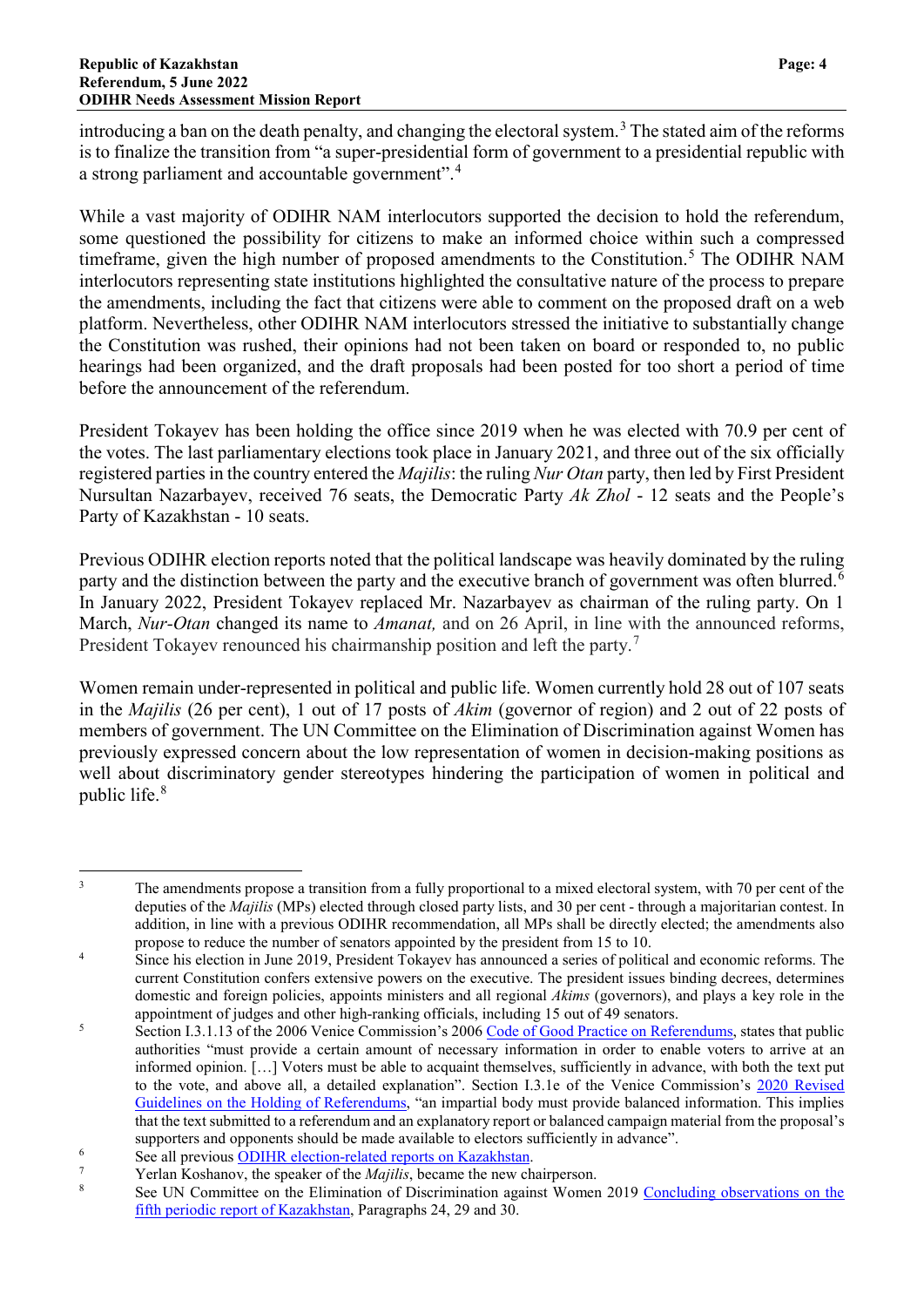ODIHR has observed 11 elections in Kazakhstan. The ODIHR Limited Election Observation Mission found that the 2021 parliamentary elections "lacked genuine competition and highlighted the need of the announced political reforms. They were technically prepared efficiently amid the challenges posed by the outbreak of the COVID-19 pandemic. While five parties participated in the electoral process, and their candidates were able to campaign freely, limits imposed on the exercise of constitutionally guaranteed fundamental freedoms restrict the political space. Frequent revisions were made to the legal framework since the last parliamentary elections, some of which partially addressed a few previous ODIHR recommendations. Still, the legal framework is not yet conducive to holding elections in line with the OSCE commitments as long-standing systemic shortcomings remain. Notwithstanding some increasing scope for a plurality of opinions online, a subdued campaign further narrowed voters' ability to make an informed choice. Concerted measures in the run up to elections prevented some domestic observers from an effective oversight. While voting itself was generally organized efficiently, many procedural aspects on election day lacked full transparency". The final report, issued in March 2021, contains 25 recommendations, including 6 priority ones, for the authorities to improve electoral process and bring it closer in line with OSCE commitments.<sup>[9](#page-6-1)</sup>

#### <span id="page-6-0"></span>**B. LEGAL FRAMEWORK**

The referendum is regulated primarily by the 1995 Constitution (last amended in 2021), the 1995 Constitutional Law on Elections (hereinafter Election Law, last amended in 2022), and the 1995 Constitutional Law about the Republican Referendum (hereinafter Referendum Law, last amended in 2022). The Central Referendum Commission (CRC) issues regulations to provide further details on legal provisions. Kazakhstan is a party to major international and regional instruments related to the holding of democratic elections.<sup>[10](#page-6-2)</sup>

The Referendum Law does not contain specific regulations on ensuring equal opportunities for the proponents and opponents of the referendum, campaigning, campaign finance, media and observation of referenda. On some aspects, including the referendum administration, voter registration, voting and counting of the votes, complaints and appeals, relevant provisions in the Election Law are applicable. The CRC has adopted regulations to clarify certain procedures, including on issuance of Absentee Voting Certificates, provisions for enhancing participation of persons with disabilities, and registration of voters. In general, many ODIHR NAM interlocutors noted that the legal framework for the referendum is outdated and identified a number of gaps.<sup>[11](#page-6-3)</sup>

According to the law, only the president has the right to call a republican referendum based on the proposal of the parliament, the government, an initiative group of more than 200,000 registered voters equally representing all regions or upon his/her own initiative. The referendum shall be held within one to three months from the date of its calling.<sup>[12](#page-6-4)</sup>

<span id="page-6-1"></span><sup>&</sup>lt;sup>9</sup> In paragraph 25 of the [1999 OSCE Istanbul Document,](https://www.osce.org/files/f/documents/6/5/39569.pdf) OSCE participating States committed themselves "to follow up promptly the ODIHR's election assessment and recommendations". See ODIHR Electoral Recommendations Database at [Paragraph25.odihr.pl.](http://paragraph25.odihr.pl/)

<span id="page-6-2"></span><sup>&</sup>lt;sup>10</sup> Including the 1966 International Covenant on Civil and Political Rights, 1979 Convention for the Elimination of All Forms of Discrimination against Women, 1965 International Convention on the Elimination of All Forms of Racial Discrimination, 2003 Convention against Corruption, 2006 Convention on the Rights of Persons with Disabilities (CRPD), and the 2002 CIS Convention. Kazakhstan is also a member of the Council of Europe's Commission for Democracy through Law (Venice Commission) and the Group of States against Corruption.

<span id="page-6-4"></span><span id="page-6-3"></span><sup>&</sup>lt;sup>11</sup> The last referendum in Kazakhstan was held in April 1995, and the Referendum Law was never applied before.

According to Section III. 9 of the Venice Commission's [2020 Revised Guidelines on the Holding of Referendums,](https://www.venice.coe.int/webforms/documents/default.aspx?pdffile=CDL-AD(2020)031-e) "the absolute minimum period between calling a referendum and polling day should be four weeks. A considerably longer period of preparation is desirable; however, particularly if the topic has not already been subject to widespread public discussions".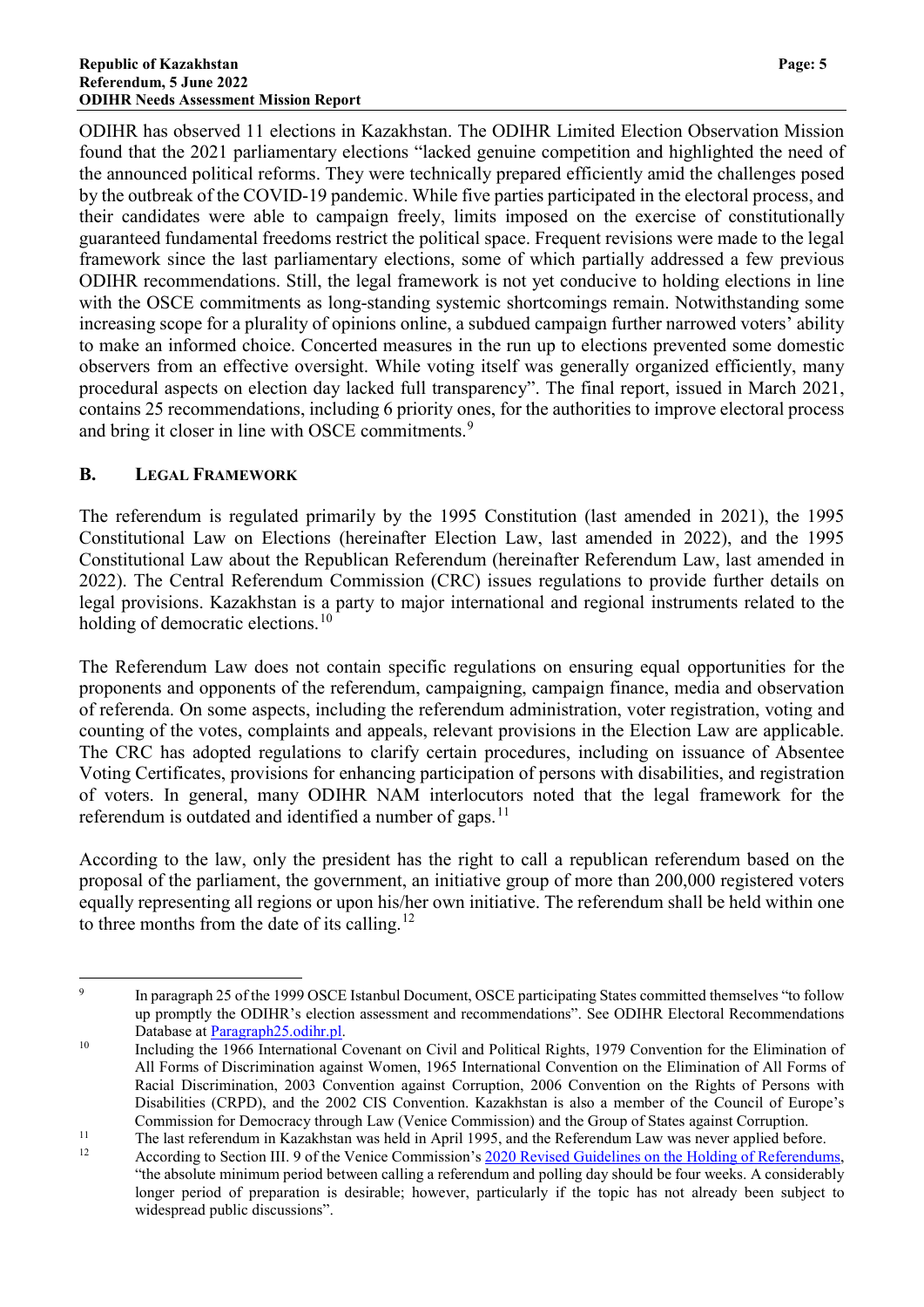The Constitution can be amended either through parliamentary procedures or through a nation-wide referendum. For the Constitution to be amended by a referendum, a threshold of 50 per cent turnout of all registered voters applies and more than a half of the valid votes should be cast in favour of the question in at least two-thirds of the regions.<sup>[13](#page-7-1)</sup> The proposed question reads: "Do you accept the amendments and additions to the Constitution of the Republic of Kazakhstan set forth in the draft Law of the Republic of Kazakhstan "On amendments and additions to the Constitution of the Republic of Kazakhstan published in mass media on 6 May 2022?"<sup>[14](#page-7-2)</sup> The result of the referendum is binding. A number of ODIHR NAM interlocutors pointed to the convoluted nature of the question and the implicit obligation to either accept or reject all proposed amendments in one go.

The laws regulating the conduct of elections were subject to numerous changes in recent years. In line with previous ODIHR recommendations, in 2021, the requirements for registration of political parties were eased, the legal threshold for entering parliament reduced, and the quota for underrepresented groups such as women, youth and persons with disabilities strengthened. Nevertheless, many ODIHR electoral recommendations remain unaddressed, including those related to fundamental freedoms of peaceful assembly, expression and association, independence of election administration, candidacy requirements, voter registration, the media, and publication of election results.[15](#page-7-3)

#### <span id="page-7-0"></span>**C. REFERENDUM ADMINISTRATION**

The referendum is administered by the election commissions exercising the functions of referendum commissions, including the CRC, 234 Territorial Referendum Commissions (TRCs), and 10,013 Precinct Referendum Commissions (PRCs).<sup>[16](#page-7-4)</sup> Commissions at all levels are appointed for a five-year term and, except for the PRCs, consist of seven members.<sup>[17](#page-7-5)</sup>

The CRC is responsible for the overall conduct of the referendum, issues regulations, maintains the nationwide voter register and establishes the referendum results. The CRC chairperson and two members are appointed by the president, while the *Majilis* and Senate each appoint two other CRC members.<sup>[18](#page-7-6)</sup> Two of the current CRC members are women.

The CRC informed the ODIHR NAM that it was reviewing the composition of lower-level commissions due to the withdrawal of some members.<sup>[19](#page-7-7)</sup> According to the law, the boundaries of the referendum precincts and the composition of relevant PRCs should be published by 15 May. The TRCs are responsible for the organization of the referendum in their territory, consider complaints against relevant PRCs and tabulate voting results. The PRCs notify voters about voting locations, verify voter lists, conduct voting and counting of votes and handle referendum day complaints.

<span id="page-7-1"></span> <sup>13</sup> According to Section III. 7.a.i. of the Venice Commission's 2020 Revised Guidelines on the Holding of Referendums, "it is advisable not to provide for a turn-out quorum (threshold, minimum percentage)".

<span id="page-7-2"></span><sup>&</sup>lt;sup>14</sup> On 6 May, the proposed text of the constitutional amendments was made available to the public, including in official newspapers and online.

<span id="page-7-3"></span><sup>&</sup>lt;sup>15</sup> On restrictions of fundamental freedoms of association, peaceful assembly and expression see also Paragraphs 49-54 of the [2016 Concluding observations on the second periodic report of Kazakhstan by the](https://documents-dds-ny.un.org/doc/UNDOC/GEN/G16/174/93/PDF/G1617493.pdf?OpenElement) UN Human Rights [Committee \(UN HRC\).](https://documents-dds-ny.un.org/doc/UNDOC/GEN/G16/174/93/PDF/G1617493.pdf?OpenElement)

<span id="page-7-4"></span><sup>&</sup>lt;sup>16</sup> The CRC plans to conduct out-of-country voting in 65 embassies and consulates and 480 polling stations established in hospitals, military units and other places of temporary stay of voters.

<span id="page-7-5"></span><sup>&</sup>lt;sup>17</sup> All commissions have been established following the procedures defined in the Election Law. By law, the PRCs should have between 5 and 11 members depending on the size of the precinct.

<span id="page-7-6"></span><sup>&</sup>lt;sup>18</sup><br>Three CRC members were newly appointed in early 2022, including the CRC chairperson and secretary.

<span id="page-7-7"></span><sup>19</sup> Most lower-level commissions were formed in January 2019 by local councils (*maslikhats*), based on nominations from registered political parties.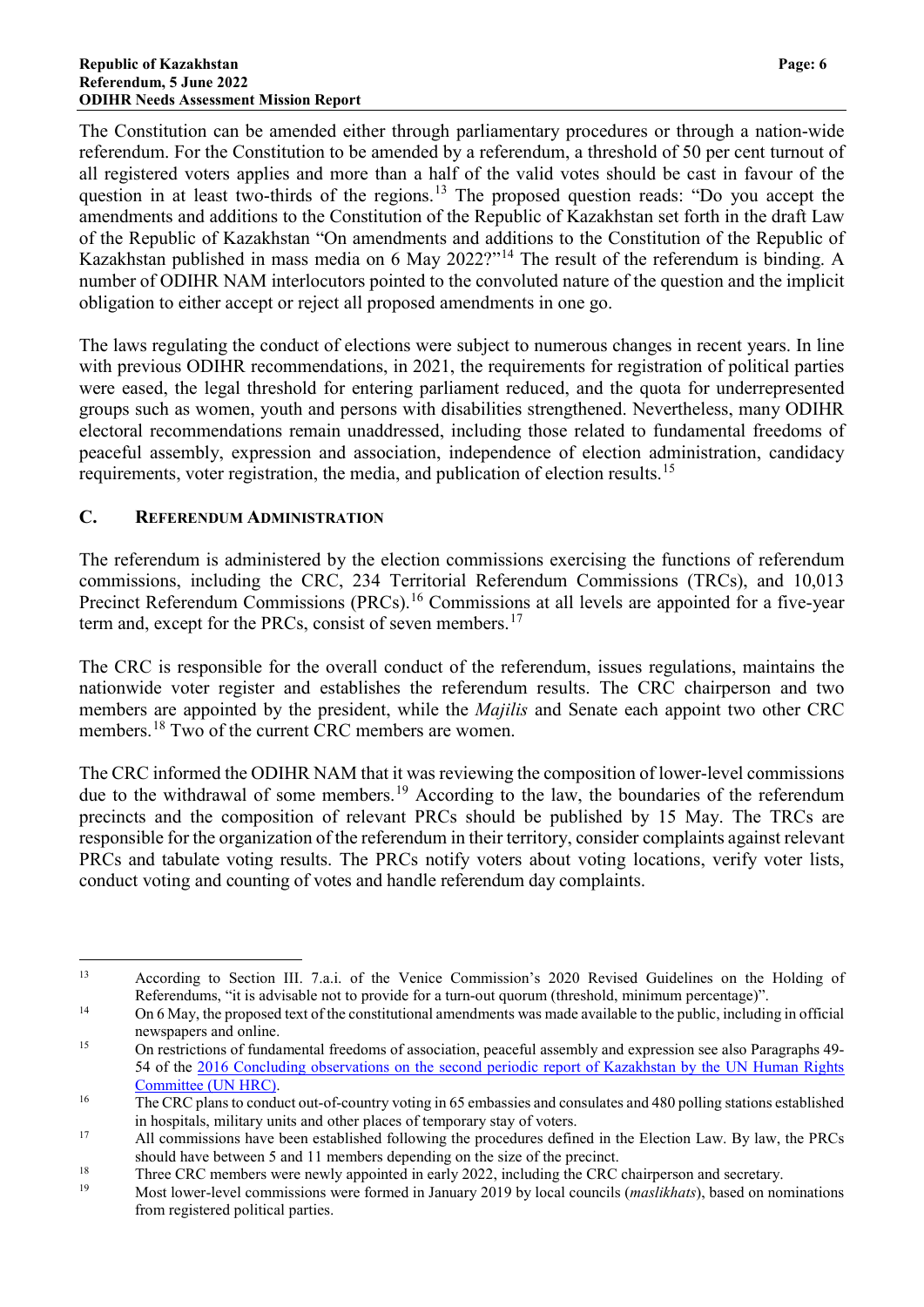Preparations for the referendum are ongoing. The CRC has adopted a calendar plan of its activities, approved the text of the ballot, developed a combined online and offline training programme, including for the TRCs and PRCs, public associations, media representatives, and organizations representing persons with disabilities. . The Ministry of Health in co-ordination with the CRC have developed COVID-19 related protective measures with regards to voting procedures. The CRC informed the ODIHR NAM that all sessions are open for accredited media representatives and broadcast online.

The CRC is neither responsible for nor conducting a voter education programme on the content of the constitutional changes being put to a referendum. The ODIHR NAM was informed that Ministry of Justice is in charge of educating voters on the referendum question and the potential subsequent constitutional changes. In line with international good practice, States should educate voters in a balanced manner.<sup>[20](#page-8-1)</sup> The CRC has instructed local executive bodies to ensure that conditions at polling stations be conducive for citizens with disabilities to exercise their voting rights.

While no ODIHR NAM interlocutors raised concerns about the administration of technical aspects of the referendum, many pointed to malpractices and a lack of transparency observed in previous elections, including on election days.

#### <span id="page-8-0"></span>**D. VOTER REGISTRATION**

Citizens aged 18 or older have the right to participate in the referendum, except for those who have been declared legally incapable by a court decision, including on the basis of intellectual or psychosocial disability, and those serving a prison sentence, regardless of the gravity of the offence. These exceptions are at odds with OSCE commitments and other international standards.<sup>[21](#page-8-2)</sup>

Voter registration is regulated by the Election Law and is passive, based on permanent residency. Voter lists are compiled by the *akimats* (local executive bodies) based on the state population register, and further verified by the TRCs and PRCs. By law, the *akimats* submit the voter lists to respective TRCs twice a year, and the TRCs cross-check the data against the unified electronic voter register maintained by the CRC. Subsequently, *akimats* prepare and deliver the preliminary voter lists to polling stations 20 days before the voting. Citizens will have the opportunity to verify their voter registration data in-person at polling stations starting from 20 May. Mistakes in the lists may be appealed by citizens to the PRCs. The CRC informed the ODIHR NAM that, as of 1 April, 11,695,439 voters were eligible to vote in the forthcoming referendum.

Within the last two weeks before voting day, voters may also apply for an Absentee Voting Certificate which allows them to vote in any polling station outside their permanent registration. Despite previous ODIHR recommendations, voters can be added to a supplementary voter list on voting day without judicial or administrative oversight, provided they prove their residence within the precinct.<sup>[22](#page-8-3)</sup> No ODIHR NAM interlocutors raised serious concerns with the accuracy of the voter register.

<span id="page-8-1"></span><sup>&</sup>lt;sup>20</sup> Section I.3.1e of the Venice Commission'[s 2020 Revised Guidelines on the Holding of Referendums,](https://www.venice.coe.int/webforms/documents/default.aspx?pdffile=CDL-AD(2020)031-e) "an impartial body must provide balanced information. This implies that the text submitted to a referendum and an explanatory report or balanced campaign material from the proposal's supporters and opponents should be made available to electors sufficiently in advance".

<span id="page-8-2"></span><sup>&</sup>lt;sup>21</sup> Paragraph 7.3 of the 1990 OSCE Copenhagen Document states that the participating States will "guarantee" universal and equal suffrage to adult citizens". Deprivation of the right to vote on the basis of mental disability is inconsistent with Articles 12 and 29 of the UN CRPD. Paragraph 14 of UN HRC General Comment No. 25 to [Article 25 of the ICCPR](http://www.refworld.org/docid/453883fc22.html) states that grounds for deprivation of voting rights on the basis of criminal conviction "should be objective and reasonable". See also Paragraphs 50-51 of the UN HRC 2016 Concluding Observations.

<span id="page-8-3"></span><sup>&</sup>lt;sup>22</sup> According to Section I.1.2.iv of the Venice Commission's 2002 [Code of Good Practice in Electoral Matters,](https://rm.coe.int/090000168092af01) "polling stations should not be permitted to register voters on election day itself".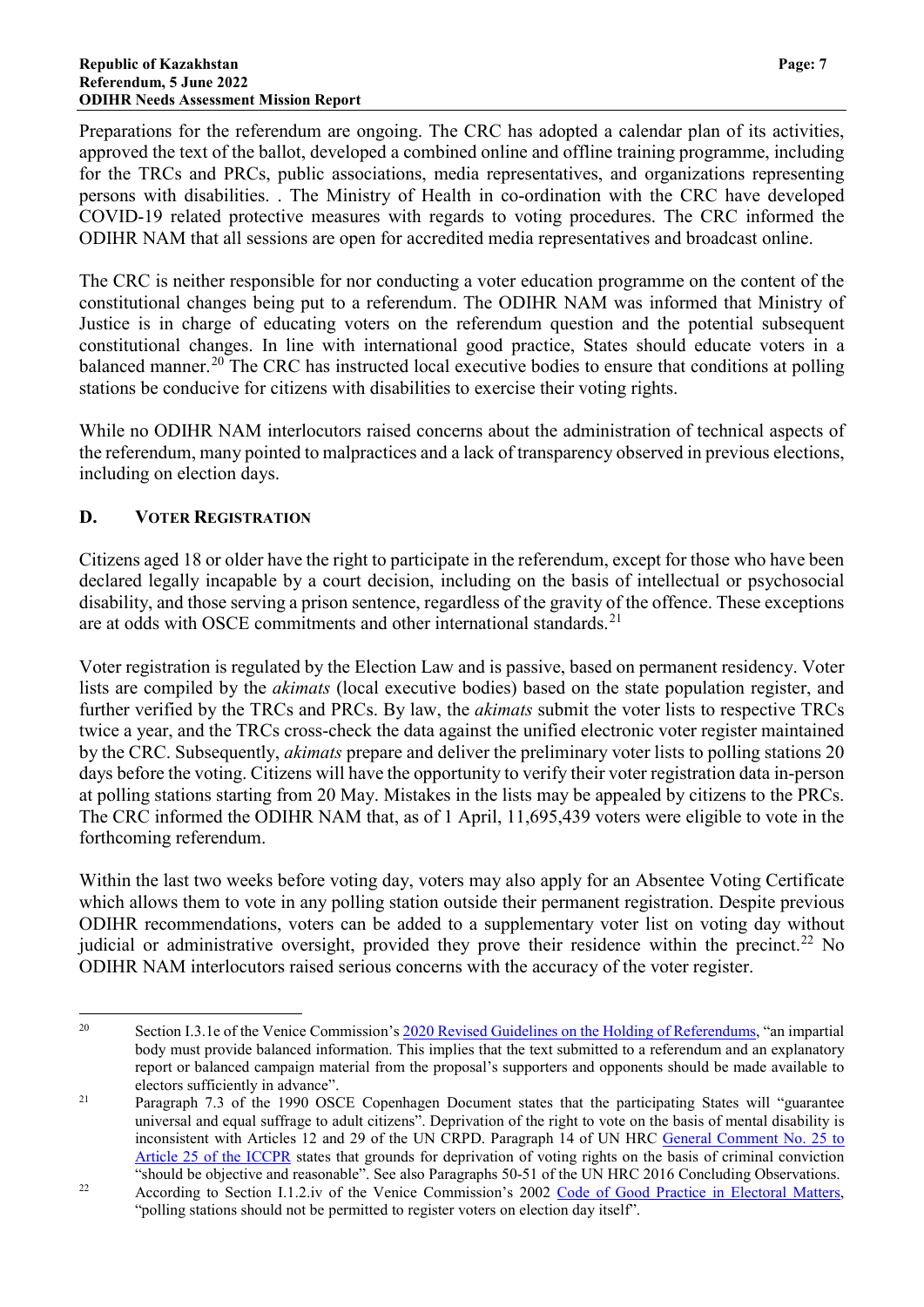#### <span id="page-9-0"></span>**E. CAMPAIGN AND CAMPAIGN FINANCE**

The Referendum Law guarantees the right to campaign to citizens and public associations in the form of meetings, rallies, citizens' gatherings and in the media. Campaigning on referendum day and the day preceding it is prohibited. The law does not include any provisions on crucial aspects of the conduct of the campaign, including the use of administrative resources, guarantees of equal opportunities for disseminating opposing opinions, as well as what constitutes possible violations and applicable sanctions.<sup>[23](#page-9-2)</sup> All campaign materials must contain the data on production and circulation and may not be anonymous. Messages discriminating against different groups, calling for a violent change of the constitutional order and war are prohibited.

The ODIHR NAM was informed that political parties would not actively participate in the campaign. Instead, the campaign is driven by the members of parliament and representatives of different state bodies who tour all the regions, and conduct what was described as awareness-raising meetings with local party branches, community activists and local interest groups.

Some ODIHR NAM interlocutors expressed mistrust towards state institutions and their willingness to conduct a balanced campaign in a free and fair manner.<sup>[24](#page-9-3)</sup> No party, association or organization is openly calling for "NO" in the referendum, and so far, no formal alternatives have been offered to the "YES" option. Some civil society organizations informed the ODIHR NAM that they would abstain from launching any alternative campaign due to limited resources and their belief that the results of the referendum are known in advance.

According to the law, all expenses related to the referendum are covered by the state budget and foreign funding is prohibited. Nevertheless, the Referendum Law is silent on fundamental aspects of a transparent and accountable campaign finance framework; provisions on campaign finance contributions and expenditures, campaign finance reporting and disclosure, oversight and monitoring, and on sanctions are absent.<sup>[25](#page-9-4)</sup>

#### <span id="page-9-1"></span>**F. MEDIA**

Freedom of expression, media freedom and the right of access to information are guaranteed in the Constitution. Nevertheless, previous ODIHR recommendations related to effective exercise of freedom of expression, including with regards to defamation and the blocking of websites, remain unaddressed. Slander was removed from the Criminal Code in June  $2020$ ,  $^{26}$  $^{26}$  $^{26}$  but other provisions related to defamation, including on "insult" and "distribution of deliberately false information", remain criminalized, contrary to international commitments.<sup>[27](#page-9-6)</sup> Special protection of the "honour and dignity" of the president, the first

<span id="page-9-2"></span><sup>&</sup>lt;sup>23</sup> Section I.2.2.a. of the Venice Commission's [2006 Code of Good Practice on Referendums](https://www.venice.coe.int/webforms/documents/default.aspx?pdffile=CDL-AD(2007)008rev-cor-e) states, that "equality of opportunity must be guaranteed for the supporters and opponents of the proposal being voted on".

<span id="page-9-3"></span><sup>&</sup>lt;sup>24</sup> Section I.3.1.b. of the Venice Commission's 2006 Code of Good Practice on Referendums notes, that "the public authorities (national, regional and local) must not influence the outcome of the vote by excessive, one-sided campaigning. The use of public funds by the authorities for campaigning purposes must be prohibited".

<span id="page-9-4"></span><sup>&</sup>lt;sup>25</sup> According to Section II. 4.4. of the Venice Commission's 2020 Revised Guidelines on the Holding of Referendums, "the general rules on the funding of political parties and electoral campaigns must be applied to both public and private funding, including the rules on transparency and limitation of spending and individual donations. An impartial body should control campaign financing".

<span id="page-9-5"></span><sup>&</sup>lt;sup>26</sup> Instead of becoming a civil matter solely, defamation is now treated as an administrative violation, and state authorities still initiate the cases.

<span id="page-9-6"></span><sup>&</sup>lt;sup>27</sup> According to Paragraph 47 of the [2011 CCPR General Comment No.34 to the ICCPR](https://undocs.org/CCPR/C/GC/34) "States parties should consider the decriminalization of defamation and, in any case, the application of the criminal law should only be countenanced in the most serious of cases and imprisonment is never an appropriate penalty".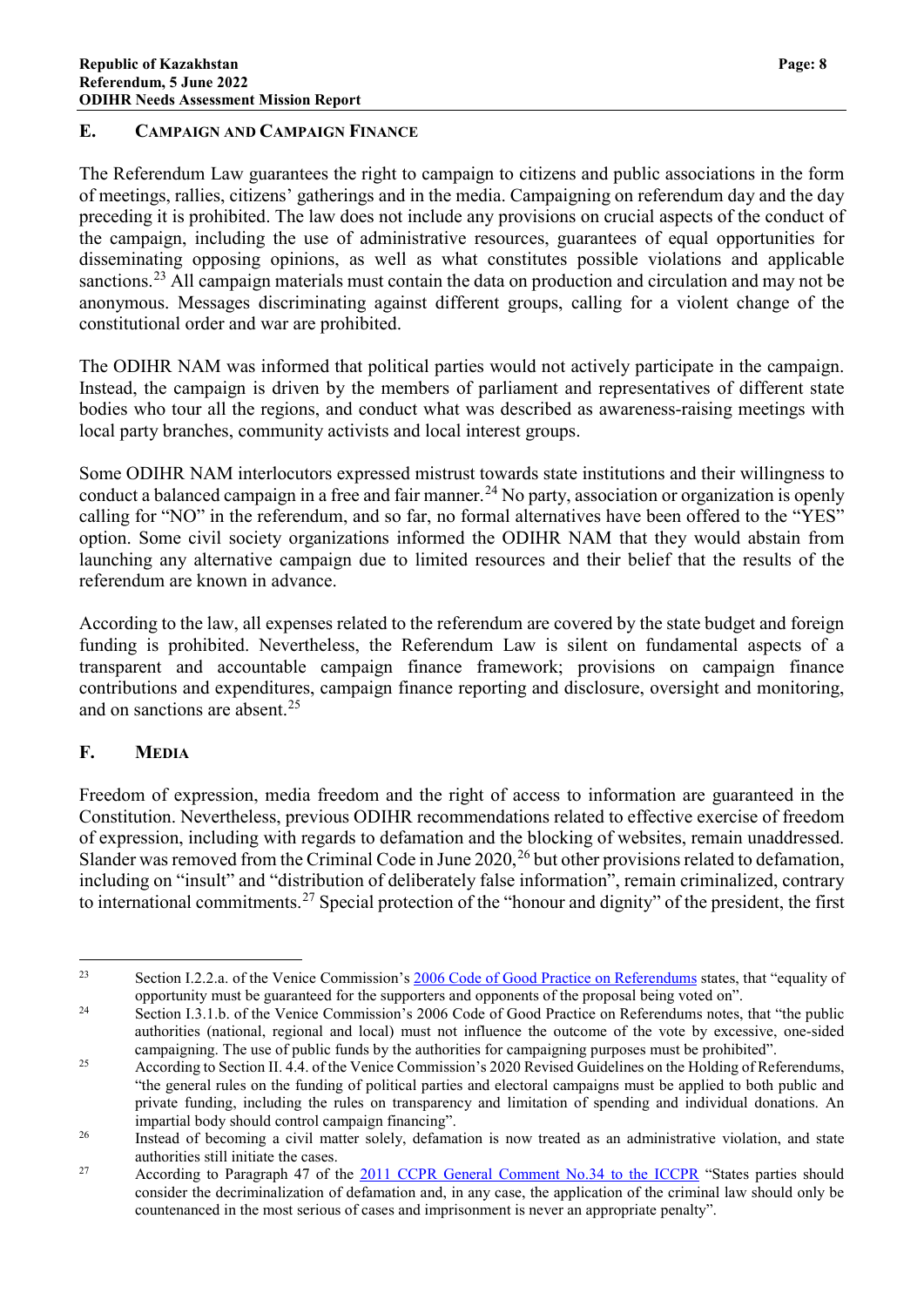president and public officials is granted by the Criminal Code.[28](#page-10-1) Some ODIHR NAM interlocutors noted that these undue restrictions may contribute to self-censorship among journalists and bloggers.

The Referendum Law entitles citizens and public associations to express their opinions of referendum options, including in the mass media. Nevertheless, the law does not define any referendum regulations for the media, in particular regarding the requirements to provide impartial coverage in the news, guarantee equal conditions for the campaigns or provide any groups free-of-charge access to media resources.[29](#page-10-2) The mass media legislation allows the media to sell airtime and print space for referendum campaign purposes, including to the state institutions.

The Ministry of Information and Social Development (MISD) is responsible for regulating print, broadcast and Internet media and granting broadcasting licences. According to the MISD, there are over 5,100 registered media outlets in the country, including 191 television (TV) channels, 84 radio channels, and 533 information agencies. TV, the main source of political information, is either state-owned or largely state-subsidized. The public debate is gradually shifting to the Internet, which provides an increasing space for pluralism of news and opinions.

The MISD controls the compliance of all media with the referendum-related legislation. It informed the ODIHR NAM that, besides prohibitions to disseminate unduly labelled or anonymous campaign materials or call for violence, war and discrimination, there are no specific rules regarding media coverage of referenda. The Ministry conducts monitoring of media and social networks for compliance with these requirements. According to the MISD, it may consider complaints on media-related violations and can also act *ex officio* in such cases, but the decisions on applying referendum-related sanctions are within the competence of the prosecutor office.

The MISD and the National Security Committee are entitled to block websites and halt media outlet operations, without prior judicial oversight.<sup>[30](#page-10-3)</sup> The authorities blocked access to the Internet throughout the country during the January 2022 mass protests. Some ODIHR NAM interlocutors raised concern about the security of journalists, including while covering public events.<sup>[31](#page-10-4)</sup>

The state broadcasting corporation *Qazaqstan* informed the ODIHR NAM that it had started daily programmes engaging different experts with the aim to explain to the audience the essence of proposed constitutional amendments and potential consequences. It also covers the referendum campaign in the news, including with sign language interpretation. Some ODIHR NAM interlocutors noted a limited viewership of *Qazaqstan's* programmes but highlighted emerging discourse on the referendum options online.

#### <span id="page-10-0"></span>**G. COMPLAINTS AND APPEALS**

Referendum-related complaints, including on the referendum results, may be submitted by all referendum participants and public associations to either the superior referendum commission or

<span id="page-10-1"></span><sup>&</sup>lt;sup>28</sup> The OSCE Representative on Freedom of the Media has [urged](https://www.osce.org/representative-on-freedom-of-media/451813) the authorities to repeal a number of provisions in the Criminal Code, which refer to defamation and which may stifle freedom of expression (7 May 2020).

<span id="page-10-2"></span><sup>&</sup>lt;sup>29</sup> Section I.2.2.b. of the Venice Commission's 2006 Code of Good Practice on Referendums states, that "In public radio and television broadcasts on the referendum campaign, it is advisable that equality be ensured between the proposal's supporters and opponents". See also Section I.2.2.c.

<span id="page-10-3"></span><sup>&</sup>lt;sup>30</sup> In addition, the government has authorised the Prosecutor General, National Security Committee and Ministries of Interior Affairs and of Defence to halt or have prioritized access to communications in case of state of emergency, but also in a case of perceived threat, including of "social character".

<span id="page-10-4"></span><sup>&</sup>lt;sup>31</sup> See also OSCE Representative on Freedom of Media [statement from 12 January 2022.](https://www.osce.org/representative-on-freedom-of-media/509825)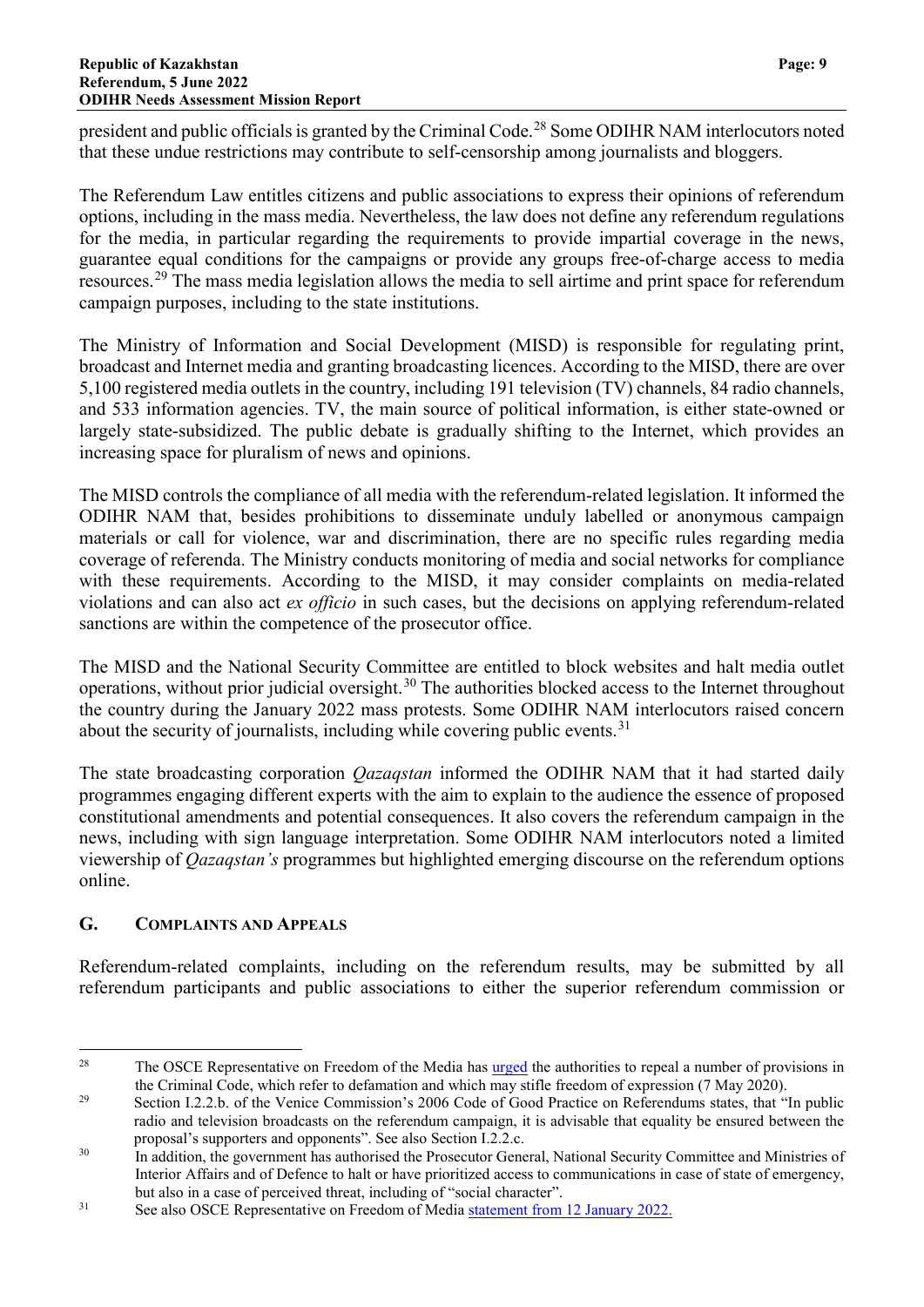administrative courts, within 10 days of the decision, action or inaction in question.<sup>[32](#page-11-2)</sup> Courts and referendum commissions must consider complaints within five days.<sup>[33](#page-11-3)</sup> On appeal, the decisions of courts and lower-level commissions should be reviewed within three days. Reports of referendum offences can also be filed with public prosecutors, who may monitor the media and social networks to ensure compliance with the law, and bring cases of referendum-related violations to the courts.

The validity of the referendum process may be assessed by the Constitutional Council which is a quasi-judicial body.<sup>[34](#page-11-4)</sup> It may deem the referendum process as not complying with the Constitution.<sup>[35](#page-11-5)</sup> In this case, the CRC has to invalidate the results and order repeat voting at the precincts and territories affected.

Several ODIHR NAM interlocutors do not expect many complaints citing a lack of alternative opinions being presented during the upcoming referendum and a formalistic approach of courts and commissions to election disputes resolution in the past. At the same time, some noted, that the new rules and practice for administrative justice leaves less room for formalism and may increase the effectiveness of referendum dispute resolution mechanism.

#### <span id="page-11-0"></span>**H. CITIZEN AND INTERNATIONAL OBSERVATION**

The Referendum Law provides for observation by representatives of public associations and international observers during the conduct of the referendum. Accredited mass media are guaranteed access to events related to the holding of the referendum. Any further provisions are omitted from the law, including on a more detailed definition of eligible domestic organizations, accreditation procedures for and status of citizen observers.

On 5 May, the CRC issued a draft resolution stating that any public association wishing to deploy their representatives to polling stations shall be legally registered in Kazakhstan, and its observers shall present the required documentation to the relevant PRC. According to the CRC, the PRCs would also assess which organizations meet the stated criteria for observing the referendum proceedings. One observer per public association is allowed in a polling station at the same time. Several citizen observer groups informed the ODIHR NAM of their intention to observe the referendum, but pointed to a lack of legal clarity and certainty with respect to status of eligible organizations and observation mechanisms as well as to insufficient resources, including time for preparation, at their disposal.

#### <span id="page-11-1"></span>**IV. CONCLUSIONS AND RECOMMENDATION**

All ODIHR NAM interlocutors underscored the need of an ODIHR observation activity for the referendum noting an added value of an independent assessment of election-related reforms and potential benefit for upcoming review of the referendum legislation. Representatives of state institutions reiterated their wish to strengthen co-operation with ODIHR in bringing electoral processes closer in line with international standards. A number of issues, such as the legal framework for referenda, voter

<span id="page-11-2"></span><sup>&</sup>lt;sup>32</sup> Complaints against the CRC are reviewed by a Supreme Court judge whose decision can be further appealed to a Supreme Court cassation panel in the final instance. If a complaint is simultaneously submitted to a commission and a court, the referendum commission must suspend any proceedings until the court ruling enters into force.

<span id="page-11-3"></span><sup>&</sup>lt;sup>33</sup> Complaints submitted less than five days before the voting day should be resolved immediately. The courts consider voter registration disputes within one day.

<span id="page-11-4"></span><sup>&</sup>lt;sup>34</sup> Only the president, speakers of both houses of parliament, the prime minister or at least one fifth of the members of the parliament can appeal to the Constitutional Council.

<span id="page-11-5"></span><sup>&</sup>lt;sup>35</sup> The law does not establish clear conditions or criteria for such a decision and consequent invalidation of referendum results.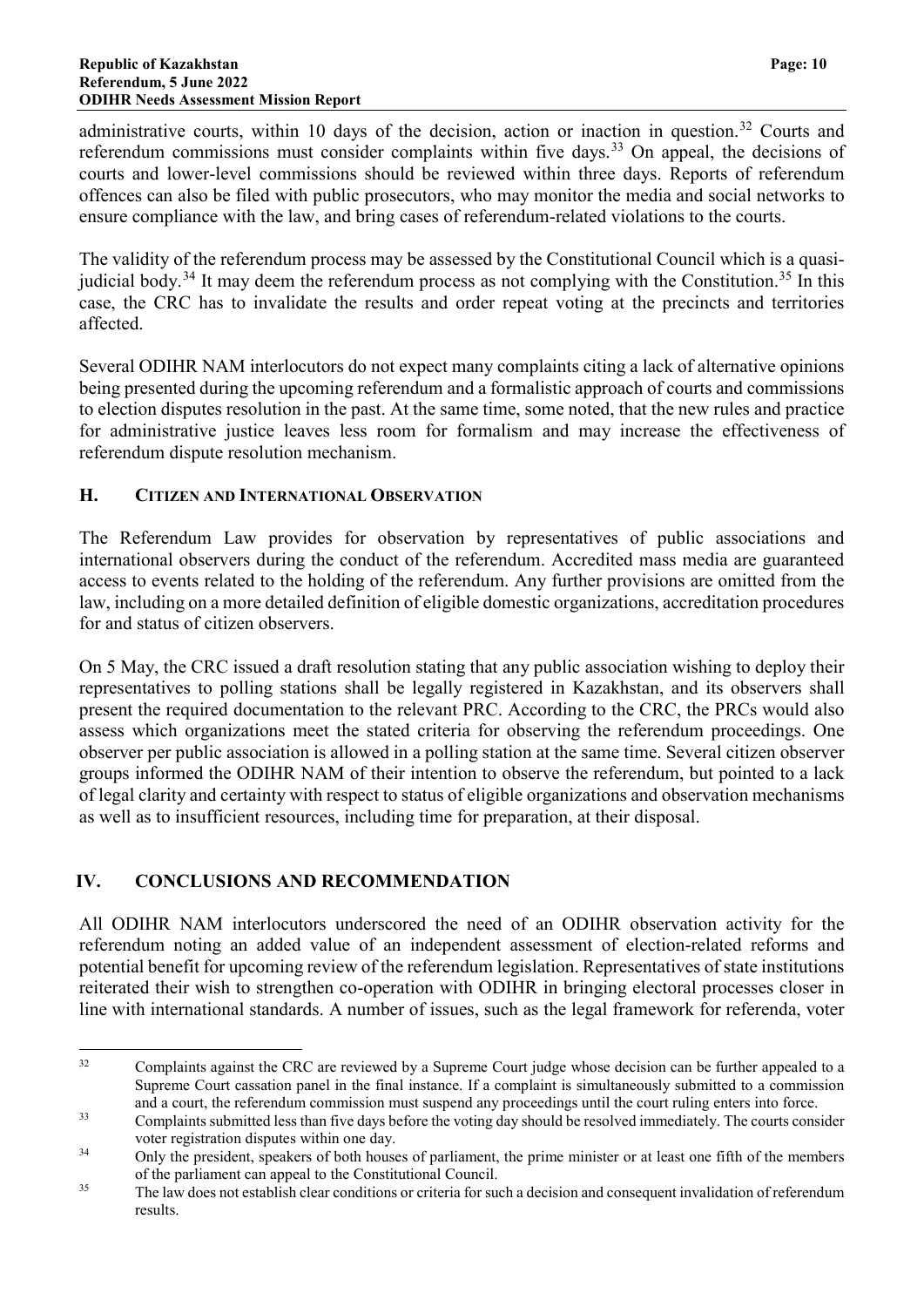registration, the campaign and its coverage in the media, respect for fundamental freedoms and referendum day procedures, would benefit from specific attention.

Based on the findings of this report, the ODIHR NAM would have recommended the deployment of a Referendum Observation Mission (ROM) with both long-term and short-term observers, in addition to a core team of experts. However, due to the short timeframe between the announcement of the referendum and referendum day on 5 June the deployment of a ROM is not possible. ODIHR nevertheless sees merit in sending an observation activity for the 5 June referendum on the basis of ODIHR NAM findings, and thus recommends the deployment of a Referendum Assessment Mission.